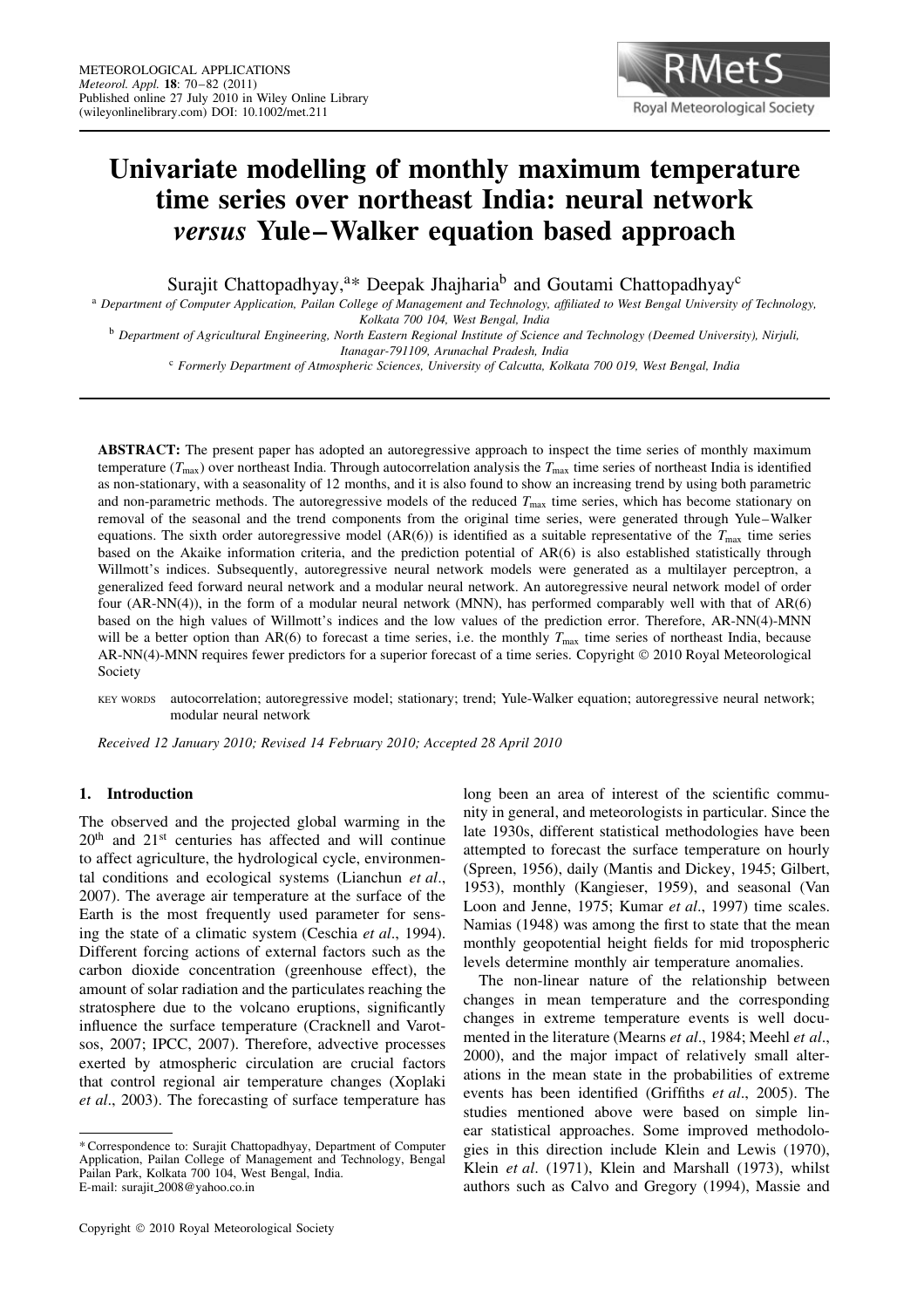Rose (1997), and Vil'fand *et al*. (2007) adopted the regression approach in various forms to forecast surface air temperature.

Studies on long-term variations in surface air temperature have shown a rising trend during the last few decades (Hingane *et al*., 1985; Willmott and Matsuura, 1995; Shrestha *et al*., 1999), and various authors have emphasized the need for proper forecasts of the surface temperature (e.g. Hussain, 1984; Rehman *et al*., 1990; Said, 1992). Tasadduq *et al*. (2002) mentioned the importance of acquiring the knowledge of the variability of surface ambient temperature in weather forecasting, surface budget studies, total solar radiation estimation, cooling and heating degree-days calculations, micrometeorological studies, initialization of planetary boundary models, calculation of thermal load on buildings, air pollution studies and upper air heating rate calculations. Luterbacher *et al*. (2004) discussed the evolution of European winter, summer and annual mean temperatures for more than 500 years in the context of estimated uncertainties, emphasizing the trends, spatial patterns for extreme summers and winters, and changes in both extreme and mean conditions. Elliott and Angell (1987) studied the relation between Indian monsoon rainfall, the southern oscillation and the hemispheric air and sea surface temperatures, and revealed that the correlations between sea surface temperature and the monsoon rainfall are higher than the correlations between monsoon rainfall and the various pressure indices over northeast India. Kumar *et al*. (1999) suggested that the inverse relationship between the El Niño-Southern Oscillation (ENSO) and the Indian summer monsoon (weak monsoon arising from warm ENSO event) has broken down in recent decades after analyzing a 140 year historical record. Frias *et al*. (2005) discussed the limitations of general circulation models and subsequently applied a multi-model ensemble system to investigate the predictability of monthly average maximum temperature, and they found that the results were not dependent upon model formulation. Mandal *et al*. (2007) discussed the association of sea surface temperature with genesis of a severe storm over India and concluded that the sea surface temperature and its gradient have a significant impact on modulating the intensity of the storm, and the peak intensity of the storm reached over the warmest sea surface.

The present paper is concerned with the monthly maximum temperature over northeast India. Most of northeast India and much of north India are subject to a humid sub-tropical climate. Northeast India refers to the easternmost region of India consisting of the states of Arunachal Pradesh, Assam, Meghalaya, Manipur, Mizoram, Nagaland, Tripura, Sikkim and parts of North Bengal (districts of Darjeeling, Jalpaiguri and Koch Bihar). Weston (1972) studied the flow pattern over northeast India and revealed that solar heating has a positive impact upon cumulus and cumulonimbus convection over northeast India during the pre-monsoon season, March, April and May. The early cloud observations over the Indian landmass reported that

the premonsoon convection in northeast India is more intense than the monsoonal convection (Ludlam, 1980; Chaudhuri and Chattopadhyay, 2001; Zuidema, 2003; Yamane and Hayashi, 2006). The convective intensity may be aided by the presence of mid-tropospheric dry air, which increases downdraft evaporation and, thereby, the intensity of the cold pool. The convective activities over northeastern India have been studied by Pattanaik (2007), and several authors (e.g. Peterson and Mehta, 1995; Yamane and Hayashi, 2006) have documented that severe local storms, including tornadoes, damaging hail and wind gusts, frequently occur in northeastern India during the pre-monsoon season. The role of the maximum surface temperature in the genesis of pre-monsoon thunderstorms has been established by Chaudhuri and Chattopadhyay (2005). It can, therefore, be surmised that a forecast model for maximum temperature may be a good contribution to the forecasting of thunderstorms. Moreover, the univariate modelling approach adopted in the present research depends upon the past values of the same time series, i.e. the monthly maximum temperature. Therefore, without the help of any other climatic predictor, the present modelling can be used for forecasting the future values of temperature over northeast India.

Northeast India has a great economic dependence on crops such as paddy, tea and forest products. Rainfall, evaporation, transpiration and evapotranspiration are vital components of the hydrological cycle and are significant for irrigation processes and agricultural practices. Temperatures, along with other climatic parameters such as sunshine duration, wind speed and humidity, affect the processes of evaporation and evapotranspiration. No significant trend in rainfall has been observed in the northeast region of India as a whole (Das and Goswami, 2003; Das, 2004). However, a significant decreasing trend in seasonal rainfall at a rate of 11 mm decade<sup>-1</sup> was reported in the South Assam Meteorological Subdivision covering the hilly states of Nagaland, Manipur, Mizoram, Tripura and parts of the Barai Hills in southern Assam during the last century (Mirza *et al*., 1998; Das, 2004). Jhajharia *et al*. (2009), examined trends in total rainfall by using the Mann–Kendall non-parametric test for 11 sites in northeast India over different durations (yearly, winter, pre-monsoon, monsoon and postmonsoon seasons), and reported that, except for increasing trends at Agartala in winter and for the yearly and pre-monsoon season data at Chuapara, and decreasing trends at Nagrakata in yearly and monsoon rainfall, no statistically significant trends in any of the yearly and seasonal rainfall were observed at most of the sites of northeast India. Das (2004) observed that the mean maximum temperature is found to be rising at a rate of 0.11 °C decade<sup>-1</sup>. The annual mean temperature is also reported to be rising at a rate of 0.04 °C decade−<sup>1</sup> in the northeast region of the country (Pant and Rupa Kumar, 1997; Das, 2004). Also, Jhajharia *et al*. (2009) reported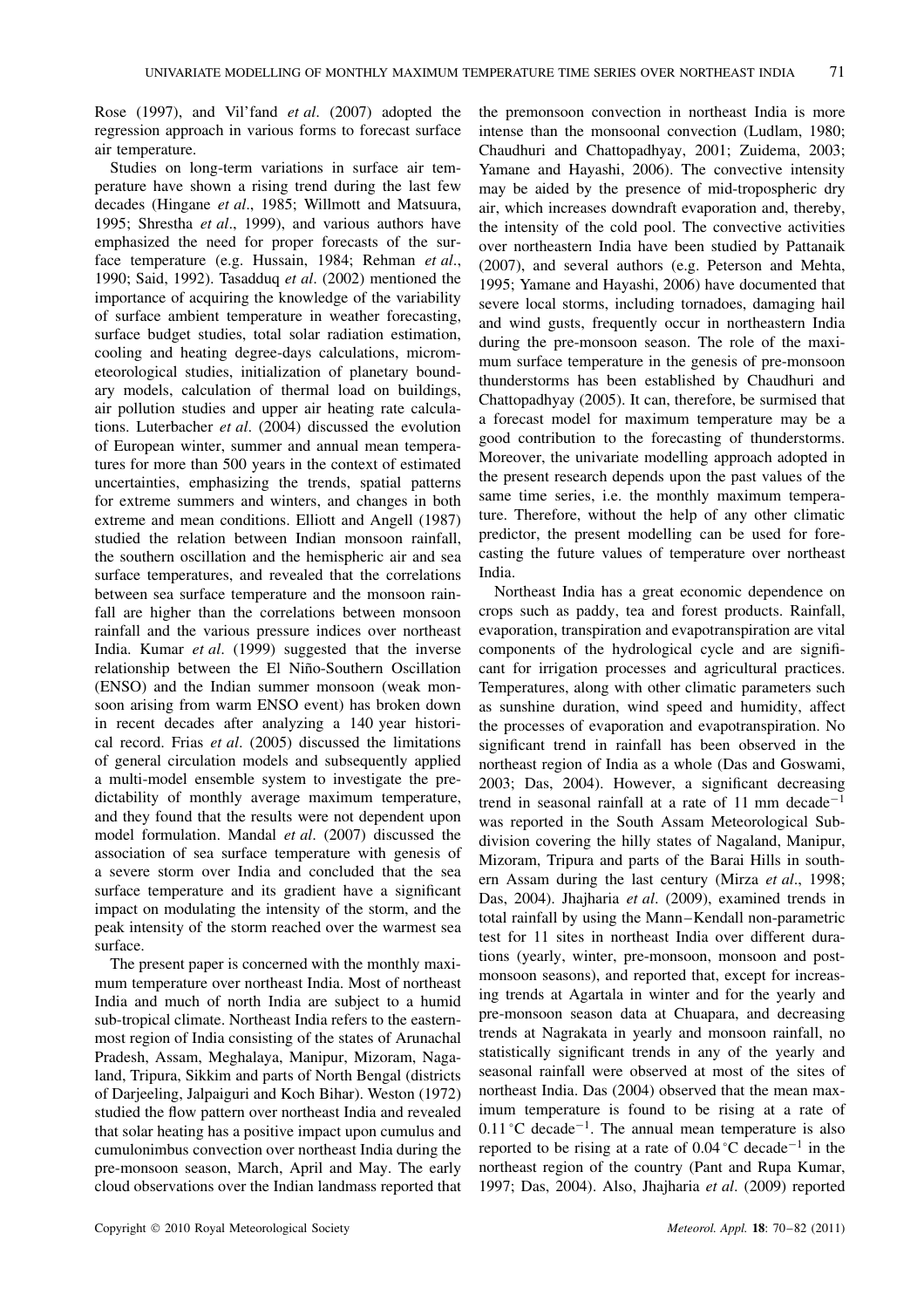that five and six sites of northeast India observed statistically significant increasing trends in maximum temperature in the monsoon and post monsoon seasons, respectively, obtained through the Mann–Kendall (MK) test at the 5% significance level. However, 10 sites each out of total 11 sites of northeast India observed no significant trends in maximum temperature in the winter and pre-monsoon seasons. Also, 10 and 9 sites witnessed no significant trend through the MK test at the 5% level of significance in minimum temperature in the winter and pre-monsoon seasons, respectively, over northeast India. However, almost half of the sites analysed in the study witnessed increasing trends in minimum temperature in the monsoon season over the northeast region of India (Jhajharia *et al*., 2009). Tea is one of the main cash crops of northeast India, and the relationship between temperature and tea yield is discussed in Wijeratne (1992) and Ghosh Hajra and Kumar (1999). The present study, therefore, may also help in agrometeorological modelling of tea.

The organization of the paper is as follows. In Section 2 the autocorrelation structure of the time series of monthly maximum temperature time series has been investigated and the trend in the time series has been tested using a parametric as well as non-parametric approach. Subsequently, the time series has been deseasonalized and detrended. In Section 3, the autoregressive models have been generated using Yule–Walker equations. Development of the autoregressive neural network models are described in Section 4, and a comparative statistical analysis of all of the models described in Section 5. Conclusions are presented in Section 6.

# **2. Statistical features of the data**

### 2.1. Analysis of the autocorrelation structure

The present paper has explored the monthly maximum temperature data over northeast India (Figure 1) prepared by Indian Institute of Tropical Meteorology (IITM), Pune, India. The data period is 1901–2003, which contains 1236 months. Details of the data are available in the website of IITM, Pune, and in Kothawale and Rupa Kumar (2005). The region pertaining to the dataset lies in 22–29 °N and 84–97 °E. The autocorrelation function is a very useful tool in analysing the structure of a climatological time series (e.g. Delleur and Kavvas, 1978; Zwiers and Storch, 1995). Details of the autocorrelation function (ACF) are available in Box *et al*. (2007). The memory effect has been established in time-series of various geophysical quantities such as CO<sub>2</sub>, solar flux and atmospheric ozone, and some examples in this area can be found in Varotsos and Cracknell (2004), Varotsos (2004) and Varotsos *et al*. (2007). The autocorrelation function is computed up to lag-96 for the data of the monthly maximum temperature time series over northeast India during the period from 1901 to 2003. The autocorrelation function is presented in Figure 2 and this figure shows that there are significant positive and negative



Figure 1. Location map of northeast India.



Figure 2. Autocorrelation function (ACF) of the monthly maximum temperature time series for the period 1901–2003 over Northeast India. Confidence limits are shown by the horizontal lines.

spikes at regular intervals. Furthermore, the ACF regains its pattern in every 12 month interval: thus, a periodicity of 12 months in the time series is observed. The ACF exhibits a sinusoidal characteristic, but does not decay to 0 with increase in lags. This means that the time series is repeating its pattern in every 12 month period. It is, therefore, felt that the time series is varying with time and thus it is non-stationary. High positive lag-1 autocorrelation indicates statistical dependence with their own past or future values. In the terminology of the atmospheric sciences, this dependence through time is usually known as persistence. Persistence can be defined as the existence of (positive) statistical dependence among successive values of the same variable, or among successive occurrences of a given event (Wilks, 2006). This type of periodicity is not always available in the case of meteorological/geophysical time series. Chattopadhyay (2007), and Chattopadhyay and Chattopadhyay (2008) found that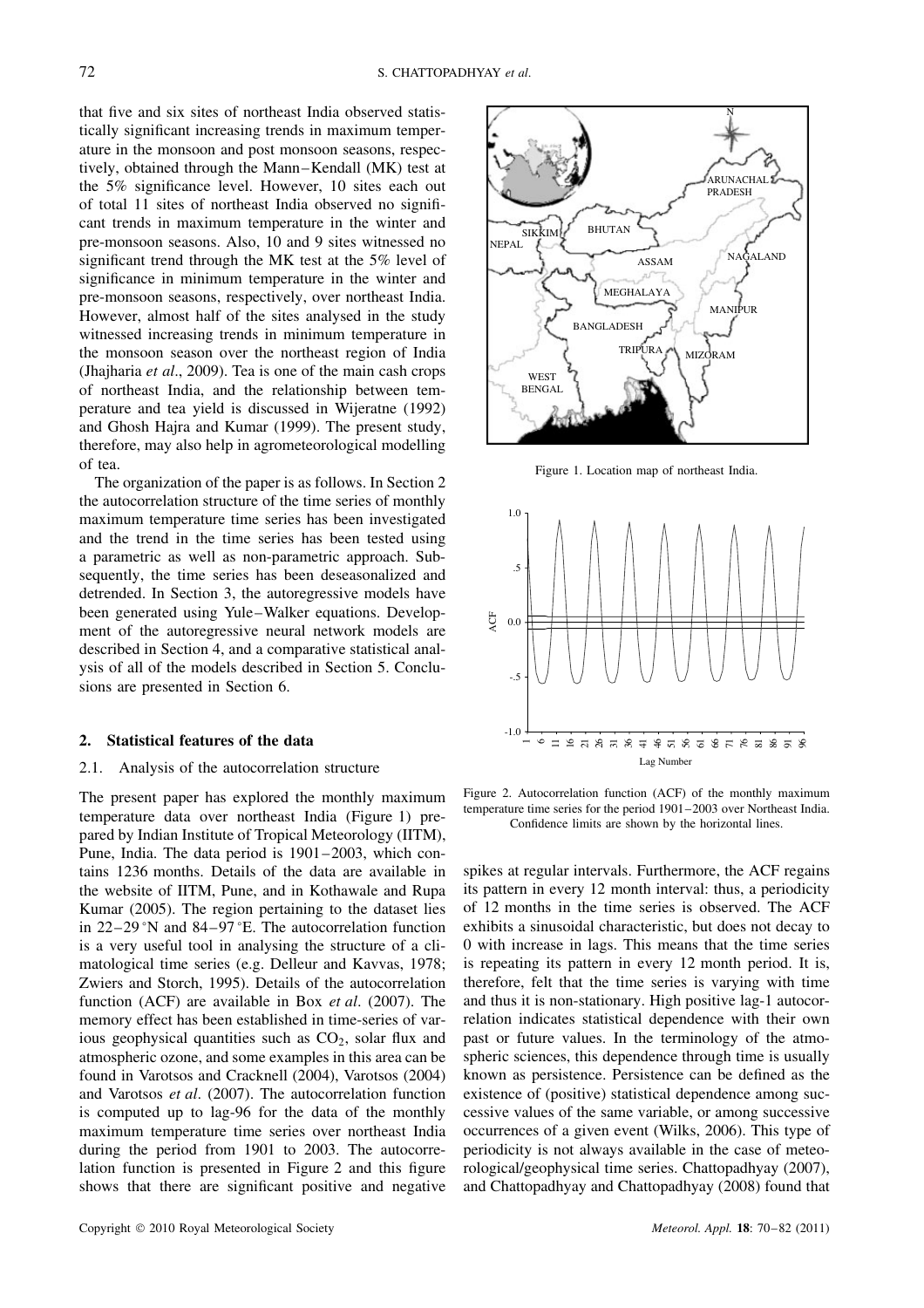there is no periodicity or persistence in the summer monsoon rainfall time series over India. Chattopadhyay and Chattopadhyay (2009a, 2009b) found a periodicity in the monthly total ozone time series over a region of India, however, the ACF gradually tends to 0. Chattopadhyay *et al*. (2009) found that no periodicity exists in the potential evapotranspiration time series over Gangetic West Bengal belonging to India.

## 2.2. Testing trend in the time series

The purpose of trend testing is to determine if the values of a random variable generally increase (or decrease) over some period in statistical terms (Onoz and Bayazit, 2003; Wu *et al*., 2007). Parametric or non-parametric statistical tests can be used to decide whether there is a statistically significant trend. Any test for trend is based on testing the null hypothesis  $H_0$ , that there is no trend against the alternative hypothesis  $H_1$ , that there is a trend.

## *2.2.1. Parametric test for trend*

A basic approach in testing for trends is the regression approach (Woodward and Gray, 1993, 1995) and its suitability in analysing climatological time series is discussed by Visser and Molenaar (1995). In the present problem, the months  $(t)$  constitute the independent variable and maximum temperature  $(Y_t)$  the dependent variable. Thus, the model is  $Y_t = a + bt + E_t$ , where  $E_t$  are the residuals,  $a$  is the regression constant,  $b$  is the regression parameter, and  $t$  varies from 1 to  $n$ . Following the equations available in El-Fandy *et al*. (1994) for the maximum temperature time series under consideration ( $n = 1236$ ), the least square estimators for  $b$  and  $a$  come out to be  $b = 0.0087$  and  $\hat{a} = 23.656$ . Under the assumption that the residuals are independent and normally distributed with zero mean, the estimated standard error (SE) of  $\ddot{b}$ (Woodward and Gray, 1993, 1995), i.e.  $SE^1(\hat{b})$  is 0.0004. The null hypothesis  $H_0$ : $b = 0$  is based on the assumption that  $\hat{b}/SE^{(1)}(\hat{b})$  is distributed as Student's t with  $(n-2)$ degrees of freedom. In the present paper,  $n = 1236$ ,  $\hat{a} = 23.656, \ \hat{b} = 0.0087, \text{ and } SE^{(1)}(\hat{b})$  is 0.0004, so  $\hat{b}/SE^{(1)}(\hat{b}) = 2.4375$ . From the table it found that  $t_{0.01} =$ 2.326 and  $t_{0.05} = 1.658$  as the degrees of freedom tend to  $\infty$ . Thus, the null hypothesis can be rejected, which is why the conclusion that follows is that there exists a trend in the time series (Woodward and Gray, 1993). For the yearly averaged data ( $n = 103$ ),  $b = 0.1036$  and  $\hat{a} = 281.17$ . Thus,  $\hat{b} \tilde{f} SE^{(1)}(\hat{b}) = 10.5929$ . Thus, the time series of yearly averaged maximum temperature has an increasing trend. A similar test was carried out for all the seasons. In each case the null hypothesis of no trend was rejected either at 1% or at 5% level of significance and, consequently, existence of increasing trend is revealed in all scales. The results are presented in Table I.

#### *2.2.2. Non-parametric test for trend*

It has already been observed that the given time series is characterized by non-stationarity. In recent studies (e.g.

Table I. Trend analysis of monthly maximum temperature time series by parametric and non-parametric (Mann–Kendall) tests over Northeast India.

| Time scale                               | Type of trend      |                        |  |  |
|------------------------------------------|--------------------|------------------------|--|--|
|                                          | Parametric<br>test | Non-parametric<br>test |  |  |
| January                                  | $h^*$              | $h^*$                  |  |  |
| February                                 | $h^*$              | h                      |  |  |
| March                                    | $h^*$              | $\mathbf{c}$           |  |  |
| April                                    | b                  | h                      |  |  |
| May                                      | $b^*$              | $h^{**}$               |  |  |
| June                                     | b                  | b                      |  |  |
| July                                     | h                  | b                      |  |  |
| August                                   | h                  | h                      |  |  |
| September                                | h                  | h                      |  |  |
| October                                  | h                  | h                      |  |  |
| November                                 | h                  | h                      |  |  |
| December                                 | h                  | h                      |  |  |
| Annual                                   | h                  | h                      |  |  |
| Winter (January to<br>February)          | b                  | b                      |  |  |
| Pre-monsoon (March<br>to May)            | b                  | b                      |  |  |
| Monsoon (June to<br>September)           | b                  | b                      |  |  |
| Post-monsoon<br>(October to<br>December) | h                  | h                      |  |  |

Where; b, statistically significant increasing trend at 1% level of significance, and c, no trend. The symbols b<sup>∗</sup> and b<sup>∗∗</sup> denote statistically significant trends at the 5% and 10% level of significance, respectively.

Onoz and Bayazit, 2003; Wu *et al*., 2007; Jhajharia *et al*., 2009), it has been discussed that a non-parametric test for trend is more feasible for non-stationary time series than the parametric methods. Parametric methods require the data to be independent and normally distributed. However, even for smaller departures from normality, nonparametric methods are sometimes better than parametric methods (Hirsch *et al*., 1991). Non-parametric methods use the ranks of observations rather than their actual values, which relax the requirements concerning the distribution of the data. The MK test is a very popular tool for identifying the existence of increasing or decreasing trend within a time series. Detailed description of the MK test is available in Yue *et al*. (2002), Onoz and Bayazit (2003) and Jhajharia *et al*. (2009). The MK test is the rank-based nonparametric test for assessing the significance of a trend, and has been widely used in climatological trend detection studies. Examples include Lettenmaier *et al*. (1994), Onate and Pou (1996), Hanssen-Bauer and Førland (1998), Shrestha *et al*. (1999), Domonkos *et al*. (2003). The null hypothesis,  $H_0$ , is that a sample of data  $\{Y_t : t = 1, 2, \ldots, n\}$  is independent and identically distributed. The alternative hypothesis  $H_1$  is that a monotonic trend exists in  ${Y_t}$ . Each pair of observed values  $(y_i, y_j)$ , where  $i > j$  is inspected to find out  $Y_i > Y_j$  (first type) or  $Y_i \le Y_j$  (second type). There is a correction for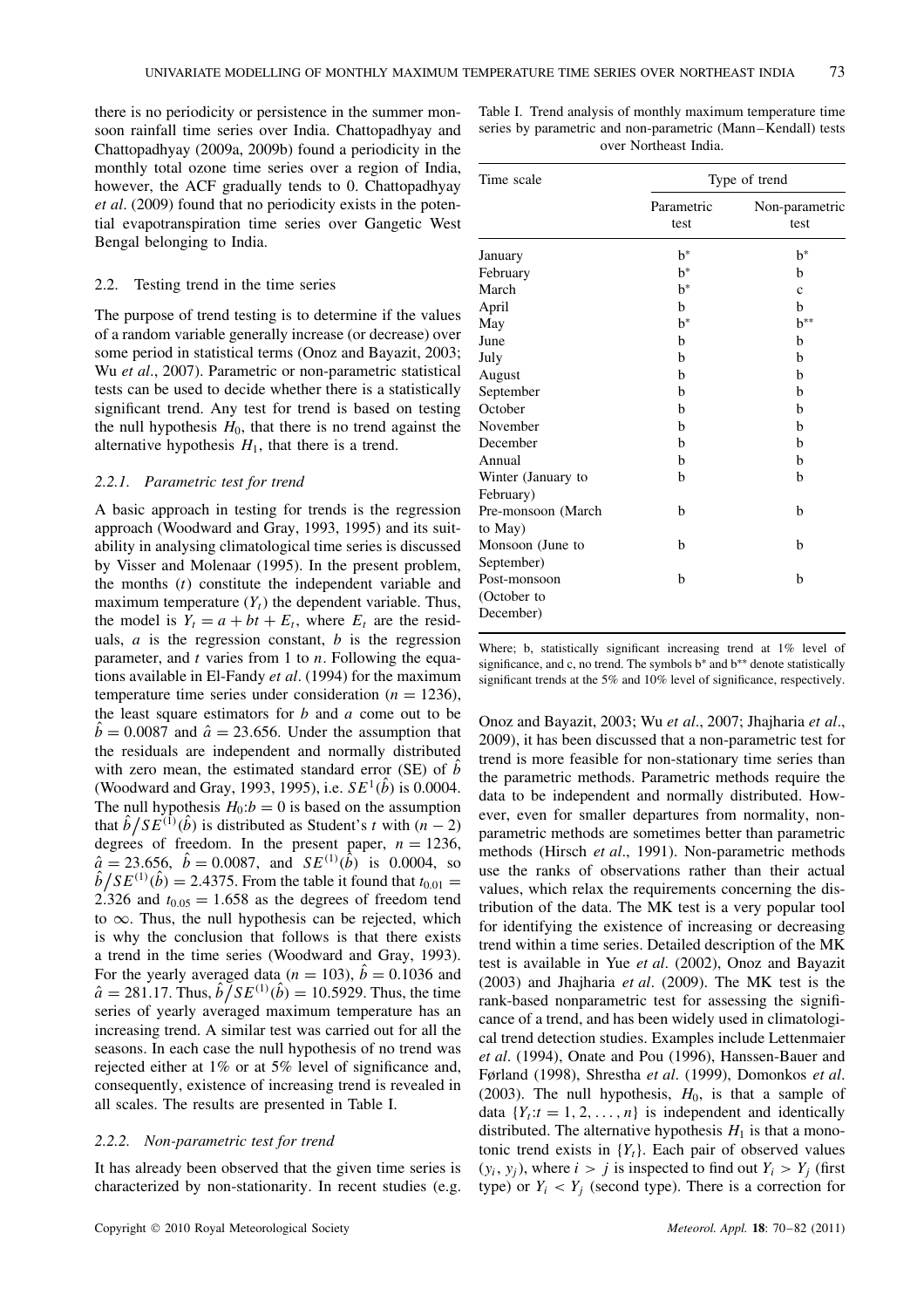the case  $Y_i = Y_j$ . If the numbers of first type and second observations be  $P$  and  $M$  respectively, then the statistic S is defined as  $S = P - M$ . A standard normal variate Z is now constructed following Yue *et al*. (2002). In a twosided test for the trend, the null hypothesis of no trend is rejected if  $|Z| > Z_{\alpha/2}$ , where  $\alpha$  is the significance level. Though the present paper deals with monthly maximum temperature time series, the MK test is executed in various time scales like monthly, seasonal and annual as well. The MK tests are carried out for 1, 5 and 10% level of significance. The results of trend analysis performed on the maximum temperature series of northeast India are presented in Table I. It is observed from Table I that in the yearly and seasonal time series, the values of the test statistics (Z) are greater than  $Z_{\alpha/2}(Z_{\alpha/2} = 1.96)$  for the case of 5% significance level) and are positive, and therefore, the null hypothesis of no trend is rejected in every case. Thus, the existence of increasing trend in the time series is identified through the non-parametric MKtest. Furthermore, the trend has also been tested for each month (e.g. January of each year). From the application of the MK test (see Table I), it is observed that there are increasing trends in the monthly time series of maximum temperature for each month, except for March. However, some other scales have been tested for trend only to have a clear picture of the entire data set from different points of view. For example, seasonal and yearly data derived from the entire time series have been tested to see whether the maximum temperature has any seasonal variation in its trend. Twelve time series have been formed, one for each separate month and each containing 103 data points, to see whether the monthly maximum temperature time series has any specific trend patterns for different months. However, these investigations are supplementary to the actual experiment, that is, the autoregressive modelling of monthly maximum temperature time series having 1236 entries.

From the autocorrelation function of the monthly maximum temperature time series  $(n = 1236)$  it has been observed that there is a significant positive lag-1 autocorrelation in the time series. In a handful of studies (e.g. Yue *et al*., 2002 and references therein), it has been demonstrated that the existence of significant lag-1 autocorrelation may lead to a false rejection of the null hypothesis of no trend in the MK test. Thus, it may increase the possibility of type-I error. Keeping this in mind a modified MK test has been applied to the said time series. Following Yue *et al*. (2002) a data pre-whitening method has been used to remove the effect of lag-1 autocorrelation from the time series  $\{X_t\}$  as follows:

$$
Y_t = X_t - r_1 X_{t-1}
$$
 (1)

where,  $r_1$  denotes the lag-1 autocorrelation, and  $Y_t$ denotes the pre-whitened data. The data under consideration have been pre-whitened using the equation explained above. Applying the MK test to the modified time series the value of the test statistic is 2.898, which indicates that there is a rising trend in the time series at 1% level of significance. This indicates that there is an increasing trend in the time series under consideration.

## *2.2.3. Deseasonalizing and detrending the time series*

Since seasonality of 12 months has been identified in the time series, the seasonal indices are calculated for each month, and the indices are presented in Table II. The seasonal components have been computed under the assumption of a multiplicative model, and consequently the available data are deseasonalized by dividing the available monthly observed data by the corresponding seasonal indices and then multiplying by 100. The method of computation of seasonal indices is explained in Goon *et al*. (1994). There are various methods of calculating the seasonal indices. In the present paper, the method of ratio-to-moving-average method has been used here with periodicity of 12 months. A discussion is required regarding the choice among multiplicative and additive models. Both of the models have been tested and the seasonal decomposition has been carried out in both of the cases. The seasonal indices have been computed using SPSS software and the seasonally adjusted time series have been observed. It has been found that the seasonally adjusted time series obtained from the additive and multiplicative models are very close to each other (Figure 3). Thus, both of the models have almost equal performance. However, considering the increasing trend in the time series the multiplicative model has been finally chosen to deseasonalize the data. The deseasonalization has been done to smooth the time series which would be exposed to artificial neural network training and it has been already established in the literature (Zhang and Min, 2005; Zhang and Kline, 2007) that removing the seasonal components and trends from a time series has a positive impact upon artificial neural network modelling. Earlier in this section it was shown that there is an increasing trend in the time series. To remove the trend from the deseasonalized time series, a trend equation is fitted to the deseasonalized values  $(z<sub>i</sub>)$ 

Table II. The seasonal indices for different months.

|  |                         |  |  |                               | Month January February March April May June July August September October November December |                        |                  |
|--|-------------------------|--|--|-------------------------------|---------------------------------------------------------------------------------------------|------------------------|------------------|
|  | Index 2 $-6.25$ $-4.27$ |  |  | 0.54 3.36 4.03 3.32 2.01 1.86 | Index1 78.22 85.13 101.88 111.71 114.26 111.57 107.03 106.51 105.94 102.83<br>1.70          | 93.11<br>$0.81 - 1.97$ | 81.82<br>$-5.21$ |

Index 1, multiplicative model; Index 2, additive model.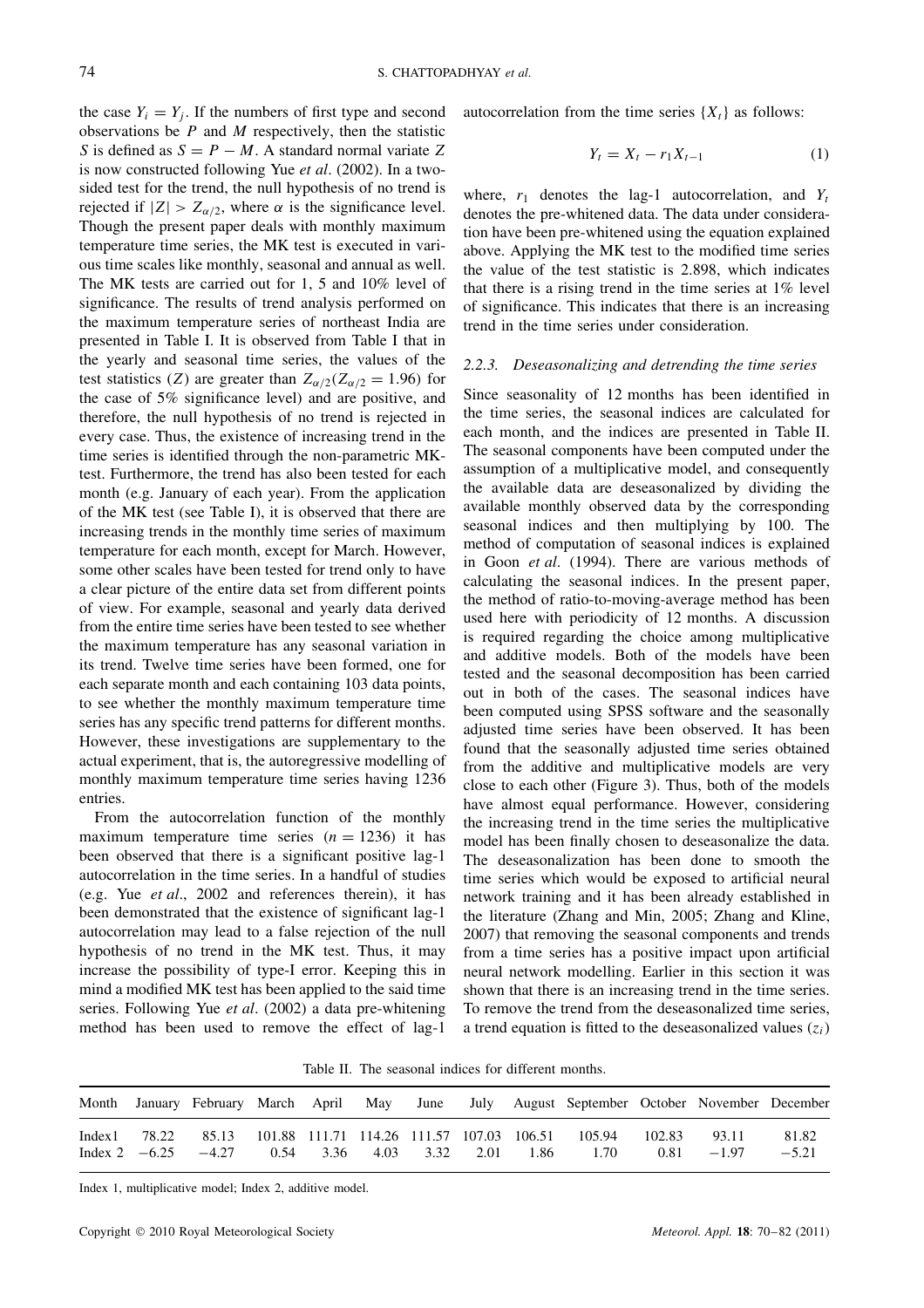

Figure 3. Additive and multiplicative decomposition models of seasonally adjusted time series. The dotted and the continuous lines represent multiplicative and additive models, respectively.

using the same method explained earlier in this section. The trend equation is:

$$
\hat{z} = 0.0009t + 28.098\tag{2}
$$

After fitting this trend equation, the deseasonalized values (z) are divided by  $\hat{z}$  and the detrended time series is obtained. In this way, the deseasonalized and detrended time series is obtained for the monthly maximum temperature time series. Before the deseasonalization and detrending, the mean and standard deviations of the data were 3.51 and 28.66 respectively. The histogram of these data is presented in Figure 4(a). The histogram shows that the data are far from normal. However, after the deseasonalization and detrending, the data are becoming almost normal (Figure 4(b)) with mean 0.03 and standard deviation 0.982 respectively. That is, the data are becoming approximately normal with mean 0 and standard deviation 1. This normalized time series would be useful while implementing the neurocomputing procedure.

# **3. Autoregressive modelling using the Yule–Walker equations**

After deseasonalizing and detrending the time series, the ACF and the partial autocorrelation function (PACF) have been computed for the reduced time series. The ACF (Figure 5(a)) shows that after the first few lags the autocorrelations are very close to 0 and, consequently, the autoregressive (AR) process can be attempted. This gradual decaying of the ACF to 0 indicates that the reduced time series is stationary. The PACF has been presented in Figure 5(b) and it is described in Box *et al*. (2007) that the PACF of an AR process of order  $p$ has a cut off after lag  $p$ . From the plot of PACF in Figure 5(b) it is understood that the PACF is becoming exactly equal to 0 at lag 7. Thus,  $AR(6)$  can be a suitable autoregressive model for the given time series. However, all the partial autocorrelations before lag-6 being very close to 0 (excepting lag-1) the  $(p)$  processes are examined for  $p$  varying from 1 to 6 and their performances are finally judged by Akaike information

criteria (AIC). The AIC is given by (Storch and Zwiers, 1999):

$$
AIC = n \log(2\pi \hat{\sigma}_E^2) + \frac{SSE_{\{l_1, ..., l_p\}}}{\hat{\sigma}_E^2} + 2p \tag{3}
$$

Details of the symbols used in the above expression are given in page 167, of Storch and Zwiers (1999). Some examples of application of AR modelling for climatological time series include Davies and Milionis (1994), Koscielny and Duchon (1984), Leite and Peixoto (1996) and Besse *et al*. (2000).

The set of adjustable parameters  $\phi_1$ ,  $\phi_2$ , ...,  $\phi_p$  of an autoregressive process of order  $p$ , i.e. the AR( $p$ ) process:

$$
\tilde{z}_t = \phi_1 \tilde{z}_{t-1} + \phi_2 \tilde{z}_{t-2} + \ldots + \phi_p \tilde{z}_{t-p} + a_t \tag{4}
$$

satisfies certain conditions for the process to be stationary. Here,  $\tilde{z}_t = z_t - \mu$ . The parameter  $\phi_1$  of an AR(1) process must satisfy the condition  $|\phi_1|$  < 1 for the time series to be stationary. It can be shown that the autocorrelation function satisfies the equation:

$$
\rho_k = \phi_1 \rho_{k-1} + \phi_2 \rho_{k-2} + \ldots + \phi_p \rho_p \tag{5}
$$

Substituting  $k = 1, 2, ..., p$  in Equation (5) we get the system of Yule–Walker equations (Box *et al*., 2007):

$$
\rho_1 = \phi_1 + \phi_2 \rho_1 + \dots + \phi_p \rho_{p-1}
$$
  
\n
$$
\rho_2 = \phi_1 \rho_1 + \phi_2 + \dots + \phi_p \rho_{p-2}
$$
  
\n:  
\n
$$
\rho_p = \phi_1 \rho_{p-1} + \phi_2 \rho_{p-2} + \dots + \phi_p
$$
 (6)

The Yule–Walker estimates of the autoregressive parameters  $\phi_1, \phi_2, \ldots, \phi_p$  are obtained by replacing the theoretical autocorrelation  $\rho_k$  by the estimated autocorrelation  $r_k$ . Thus, the matrix notation, the autoregression parameters can be written as:

$$
\Phi = R^{-1}r
$$

where

$$
\Phi = \begin{bmatrix} \phi_1 \\ \phi_2 \\ \vdots \\ \phi_p \end{bmatrix}, \qquad r = \begin{bmatrix} r_1 \\ r_2 \\ \vdots \\ r_p \end{bmatrix} \text{ and }
$$
  

$$
R = \begin{bmatrix} 1 & r_1 & r_2 & \dots & r_{p-1} \\ r_1 & 1 & r_1 & \dots & r_{p-2} \\ \vdots & \vdots & \vdots & \dots & \vdots \\ r_{p-1} & r_{p-2} & r_{p-3} & \vdots & 1 \end{bmatrix}
$$
 (7)

The six autoregressive models,  $AR(1)$ ,  $AR(2)$ ,  $AR(3)$ ,  $AR(4)$ ,  $AR(5)$  and  $AR(6)$ , have been generated for the normalized time series, which has been already identified as a stationary time series using the method explained above. The autoregressive parameters for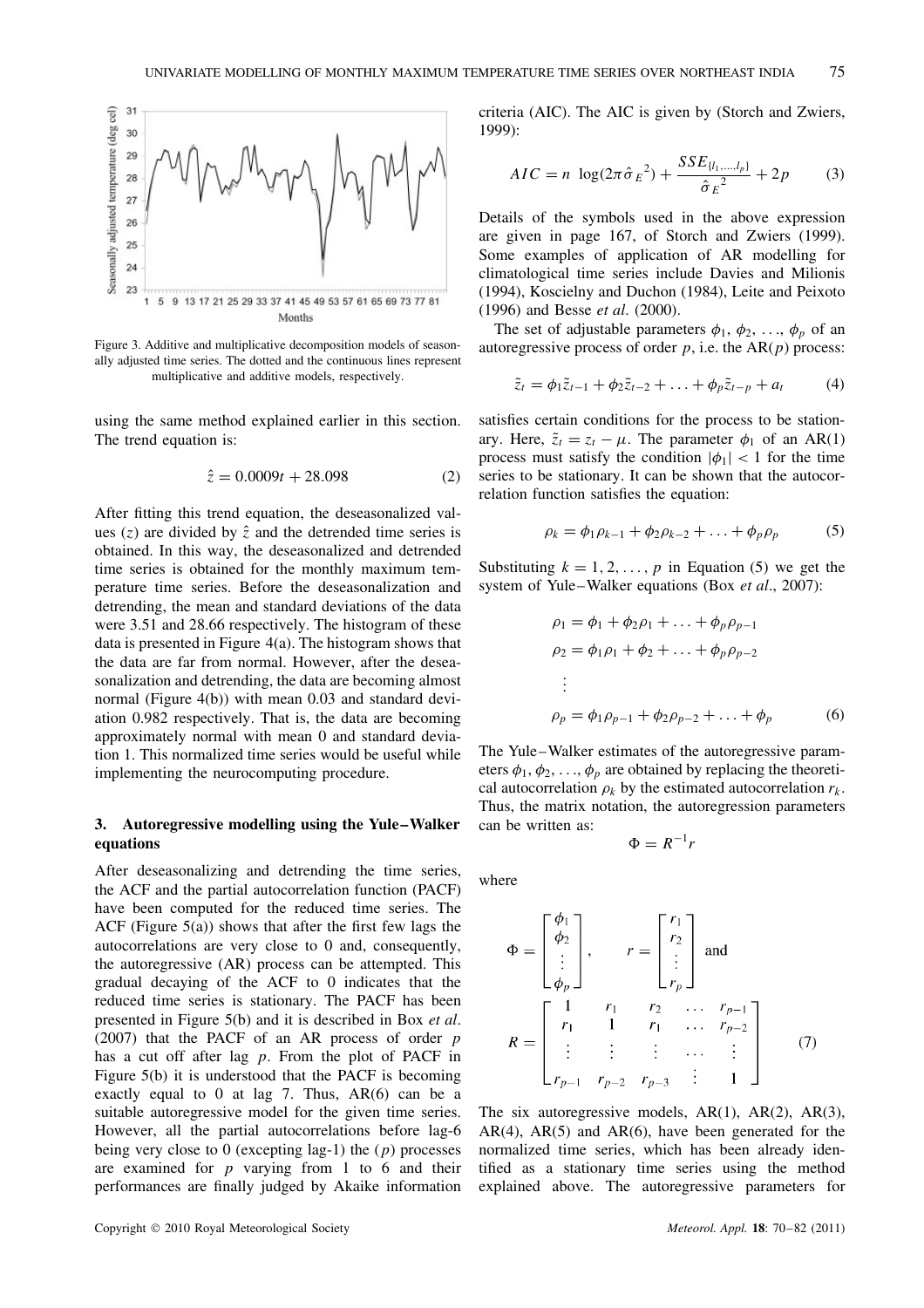

Deseasonalized and detrended temperature ranges

Figure 4. Histograms of (a) the monthly maximum temperature time series (in degrees Celsius) over northeast India, and (b) the corresponding deseasonalized and detrended values.

the six models are presented in Table III. For each model, the AIC has been computed and the magnitudes of the AIC corresponding to the models have been presented in Figure 6. This figure shows that the minimum magnitude of the AIC occurs for AR(6), and subsequently it is finally established that AR(6) is the best autoregressive model for the time series under consideration. The autoregressive model fitting is based on the methodology explained in Box *et al*. (2007).

# **4. Development of autoregressive neural network model**

## 4.1. Description of the models

Several statistical approaches to predict the surface temperatures have been discussed in various literatures. A few examples are Barnett and Preisendorfer (1987), Tang *et al*. (2000), Colman and Davey (2003). In recent years, application of various non-linear methodologies such as detrended fluctuation analysis (Khan *et al*., 2005; Varotsos *et al*., 2008), chaos theory (Sivakumar, 2005), and wavelet analysis (Chou, 2007) have been adopted to model the complex geophysical time series. Several authors have proposed artificial neural networks (ANNs) for time series decomposition and prediction (Khan *et al*., 2005) and its applicability in atmospheric modeling has been thoroughly discussed in Hsieh and Tang (1998) and Gardner and Dorling (1998). The present section describes the application of three types of artificial neural network model to forecast the maximum temperature time series over northeast India. The advantages of ANNs in forecasting a time series are well documented in literature. In an extensive review, Tim *et al*. (1994) discussed the advantages of an ANN which include the following:

- ANNs can automatically approximate whatever functional form best characterizes the data;
- Not only do ANNs estimate non-linear functions well but also they can extract any residual nonlinear elements from the data after linear terms are removed, and,
- ANNs have a modest capability for building piece-wise non-linear models.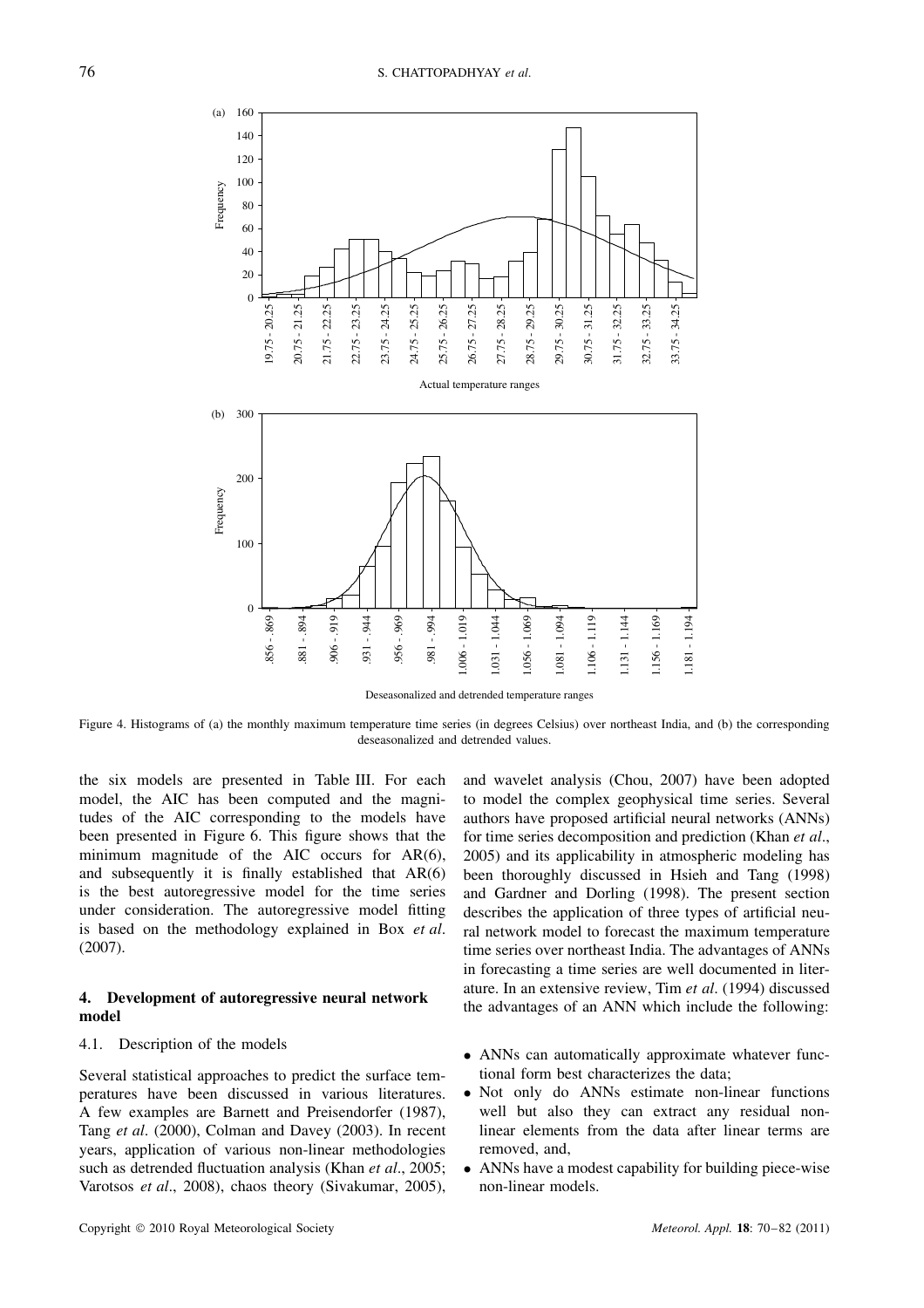

Figure 5. (a) Autocorrelation function (ACF) of the deseasonalized and the detrended times series of the monthly maximum temperature for the period 1901–2003. (b) Partial autocorrelation function (PACF) of the deseasonalized and the detrended times series of the monthly maximum temperature for the period 1901–2003.

Table III. Autoregressive parameters corresponding to the six  $AR(p)$  models.

| AR(p) | $\phi_1$ | $\phi_2$ | $\phi_3$ | $\phi_4$ | $\phi_5$ | $\phi_6$ |
|-------|----------|----------|----------|----------|----------|----------|
| AR(1) | 0.517    |          |          |          |          |          |
| AR(2) | 0.062    | 0.421    |          |          |          |          |
| AR(3) | 0.128    | $-0.193$ | 0.699    |          |          |          |
| AR(4) | 0.044    | 0.072    | $-0.099$ | 0.604    |          |          |
| AR(5) | 0.111    | $-0.100$ | 0.237    | $-0.365$ | 0.831    |          |
| AR(6) | 0.047    | 0.057    | 0.015    | 0.048    | $-0.011$ | 0.474    |
|       |          |          |          |          |          |          |



Figure 6. Magnitudes of the Akaike Information Criteria (AIC) for the six autoregressive  $AR(p)$  models.

Some examples of the application of ANN in surface temperature forecasting are Snell *et al*. (2000), Tang *et al*. (2000) and Ustaoglu *et al*. (2008). The types of ANN that are adopted in the present study include Multilayer Perceptron (MLP), Generalized Feed Forward Neural Network (GFFNN) and Modular Neural Network (MNN). The ANNs are mathematical model that are developed to mimic certain information storing and processing capabilities of the brain of higher animals. The MLP is a feed-forward ANN, which consists of a number of units or neurons. The neurons connected by weighted links are described with two entities: its activation function and its bias or threshold. The units are organized in several layers, namely, the input layer, one or more hidden layers and the output layer. The advent of the backpropagation (BP) algorithm opened avenues for the application of MLP for many problems of practical interest (Kamarthi and Pittner, 1999). The sigmoidal function is the most commonly used activation function and using this function, the output of a neuron  $u_i^l$  is given by (Sarkar, 1995):

$$
out_{pi}^{l} = f(net_{pi}^{l}) = (1 + e^{-\beta net_{pi}^{l}})^{-1}
$$
 (8)

In Equation (6)

$$
net_{pi}^{l+1} = \sum_{j=1}^{n_l} w_{ij}^l out_j^l + bias_i^{l+1}
$$
 (9)

where  $out_j^l$  is the output of neuron  $u_j^l$  of the layer l,  $bias_i^{l+1}$  is the bias of neuron  $u_i^{l+1}$  of the layer  $l + 1$ , and  $w_{ij}^l$  is the weight of the link between neuron  $u_j^l$  in layer l and neuron  $u_j^{l+1}$  in layer  $l + 1$ . In Equation (8), the term  $\beta$  determines the steepness of the activation function. In the present paper  $\beta$  is assumed equal to 1. Further details of MLP can be found in such surveys as Sarkar (1995) and Widrow and Lehr (1990).

GFFNNs are a generalization of the MLP such that connections can jump over one or more layers (Bouzerdoum and Mueller, 2003; Chattopadhyay and Chattopadhyay, 2008).

Modularity is defined as subdivision of a complex object into simpler objects. The subdivision is determined either by the structure or by the function of the object and its subparts. Modular neural networks (MNN) (Ortín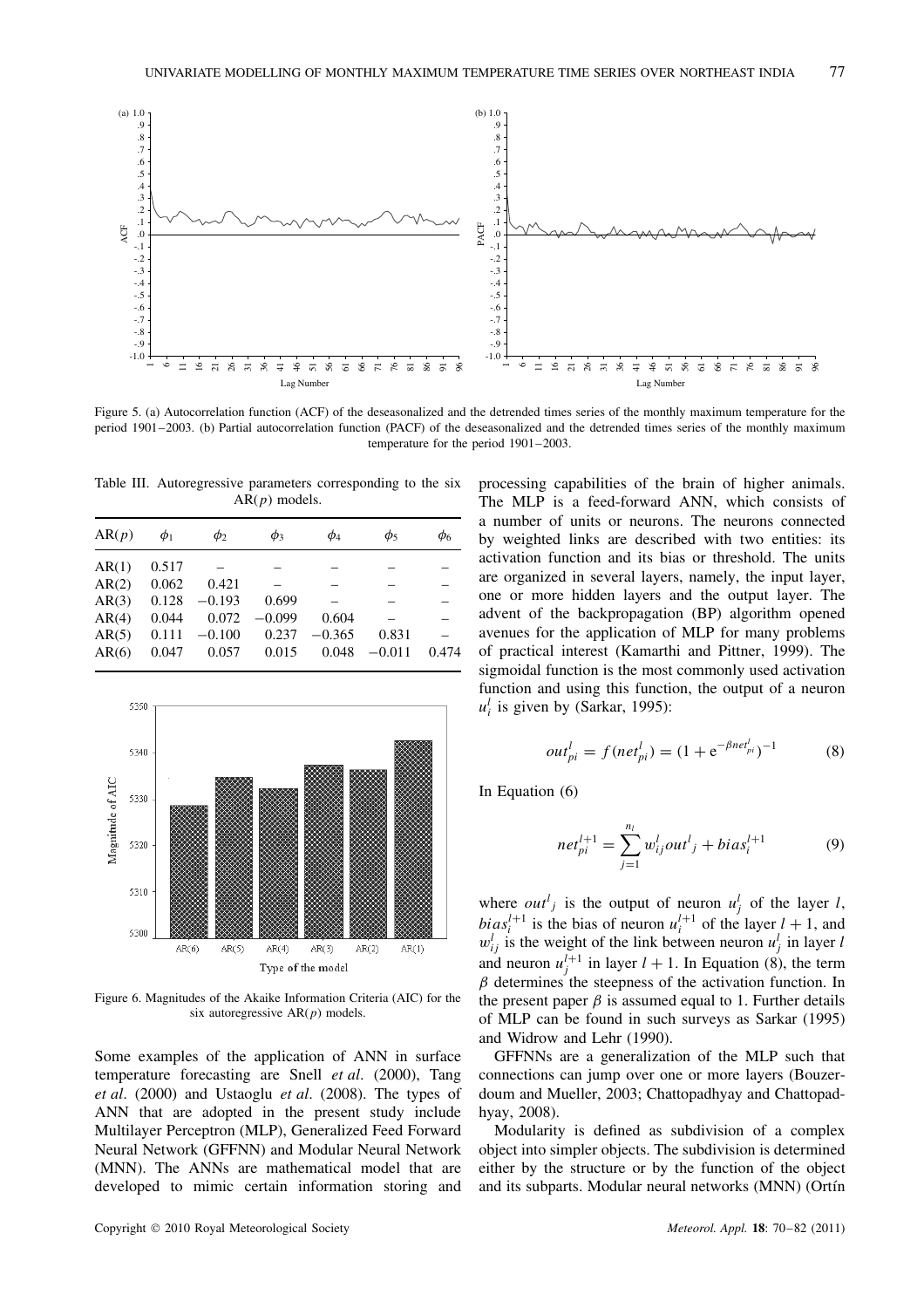*et al*., 2005) are a particular class of MLP. These networks process their input using several parallel MLPs, and then recombine the results. This tends to create some structure within the topology, which will foster specialization of function in each sub-module. Unlike the MLP, modular networks do not have full interconnectivity between their layers. Therefore, a smaller number of weights is required for the same size network. This tends to speed up training times and reduce the number of required training patterns. Detailed discussion of MNNs is available in Melin and Castillo (2005). Equation (4) which represents a linear autoregressive process, can be expressed in the following form:

$$
z(t) = \sum_{i=1}^{p} \phi_i z(t - i) + \in (t)
$$
 (10)

In Equation (10), a linear function  $F<sup>L</sup>$  can be introduced, in which case the equivalent form of Equation (10) would be (Dorffner, 1996):

$$
z(t) = FL(z(t-1), z(t-2), ..., z(t-p)) + \in (t)
$$
\n(11)

Replacing L by an ANN model leads to the autoregressive neural network (AR-NN) model. A few examples of AR-NN studies include Temizel and Caset (2005) and Trapletti *et al*. (2000). In the present case the AR-NN models would be

$$
z(t) = FMLP(z(t - 1), z(t - 2), ..., z(t - p))
$$
  
+  $\in$  (12)

$$
z(t) = F^{\text{GFFNN}}(z(t-1), z(t-2), \dots, z(t-p)) + \in (t)
$$
\n(13)

$$
z(t) = F^{\text{MNN}}(z(t-1), z(t-2), \dots, z(t-p)) + \epsilon(t)
$$
\n(14)

## 4.2. Architecture of the models

In the present paper, each type of AR-NN model has been developed in three orders of autoregressive process. For example, the MLP based AR-NN model has been developed for second, third and fourth order autoregressive processes. Similarly, GFFNN and MNN based AR-NN models have also been developed for second, third and fourth order autoregressive processes. Thus, nine AR-NN models have been generated for the maximum temperature time series.

Before implementing the various ANN models, the deseasonalized and detrended maximum temperature data x are scaled to y belonging to the closed interval  $[0.2, 1]$ 0.8] using the equation (Comrie, 1997):

$$
y_i = 0.2 + 0.6(x_t - x_{\min})(x_{\max} - x_{\min})^{-1}
$$
 (15)

This transformation is performed to remove the asymptotic effect arising from the sigmoid activation function to be used in the ANN model. A thorough discussion on the usefulness of scaling of data prior to ANN model generation is presented in Section 5 of Maier and Dandy (2000). In the case of a sigmoid activation function  $(f(x) = (1 + e^{-x})^{-1})$ , the data are transferred between 0 and 1. However, if the values are scaled to the extreme limits of the transfer function, the size of the weight updates is extremely small and flat spots in training are likely to occur. To avoid this problem, the scaling presented in Equation (15) has been used.

Implementation of the AR-NN models consists of two steps. First, the AR-NN is trained in on-line mode. Second, the trained AR-NN is used to forecast the mean monthly maximum temperature involving data other than those used for training. The former step can be called training while the latter is validation. After validation, the AR-NN is ready to be used for forecasting mean monthly maximum temperature for the location it is trained for. For developing the AR-NN models, the mean monthly maximum temperature data pertaining to the period 1901–2003 for northeast India have been used. Consequently, there are  $(103 \times 12 = 1236)$  data points. The orders of the proposed AR-NN models have been used to determine the number of inputs to the neural network. For example, an AR-NN model of order 3 has the data corresponding to three consecutive months as the inputs and the data corresponding to the fourth month as the desired output. Thus, in the case of AR-NN model of order 3, the order of the input matrix is  $((1236 - 3) \times 4 = 1233 \times 4)$ . The first three columns correspond to the input variables and the fourth column corresponds to the desired output. The first 50% of all the rows are considered as the training cases and the last 50% are considered as the test cases. In all the cases, the networks are trained up to 1000 epochs and the stopping criterion is taken as the root mean squared error. The number of nodes in the hidden layer is determined by the number of adjustable parameters  $[n_0 + n_h(n_i + n_0 + 1)]$ , where  $n_i$ denotes the number of input units,  $n_0$  denotes the number of output units, and  $n_h$  denotes the number of hidden units. In AR-NN model of order 3, where  $n_i = 3$ ,  $n_0=1$ , and there are 300 training patterns,  $n_h$  cannot be greater than 59. Similar approach has been adopted in the case of all of the AR-NN models. It should be further mentioned that all of the ANN models have been trained through momentum learning. The outcomes of the training and testing procedures are presented in the subsequent sections.

## **5. Comparative study**

Before training the AR-NN models, the prediction capacity of the AR(6) model is judged by computing the prediction error (PE), and Willmott's indices of order 1 (WI1)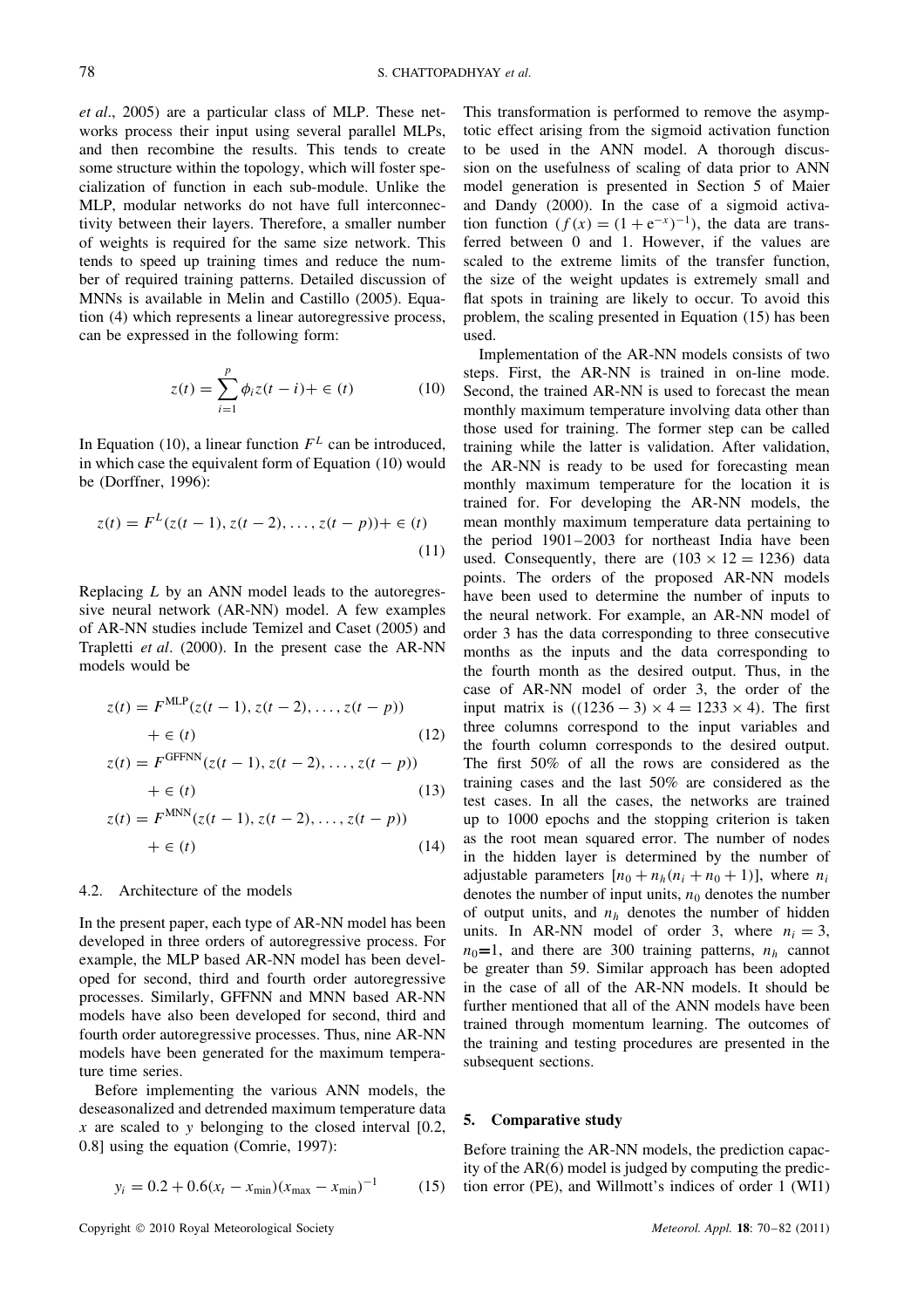and 2 (WI2). These statistics are given by:

$$
PE = \frac{\langle |P_i - O_i| \rangle}{\langle O_i \rangle} \text{ (Perez } et \text{ al., } 2000) \tag{16}
$$

$$
WI = 1 - \left[ \sum_{i} |P_i - O_i| \right] \left[ \sum_{i} (|P_i - \overline{O}| + |O_i - \overline{O}|) \right]^{-1} \text{(Comrie, 1997)} \tag{17}
$$

$$
WI2 = 1 - \left[ \sum_{i} |P_i - O_i|^2 \right] \left[ \sum_{i} (|P_i - \overline{O}| + |O_i - \overline{O}|)^2 \right]
$$
 (Comrie, 1997) (18)

The predicted values of the deseasonalized and detrended time series generated by the AR(6) model are brought to its original scale by means of the process reverse to that of deseasonalizing and detrending. Equations (16)–(19) are then considered to compute the statistical measures of goodness of fit of the AR(6) model. The results are presented in Table IV, where it is seen that the values of WI1 and WI2 are very close to 1, which indicates a very good prediction by the AR(6) model.

The purpose of implementing an AR-NN is to examine whether the same accuracy as in AR(6) can be achieved by means of less number of predictors. As explained earlier, AR-NN has been developed for three types of ANN and the statistics PE, PCC, WI1 and WI2 have been computed for each model. The results are available in Table IV. It is apparent from the table that  $AR(6)$ and AR-NN(4), where MNN has been chosen as the form of the neural network, are producing almost similar values of the statistics under consideration. Thus, it is established that AR(6) model that requires past six values of the time series can be replaced by AR-NN(4) model where the modular neural network (MNN) is used as the form of the neural network. It is further found that AR-NN(4) model is producing much less values for the same statistics when it is trained in the form of MLP and GFFNN. Thus, AR(6) outperforms the AR-NN(4) model when MLP or GFFNN is used as the ANN models. The PE values are equal for  $AR(6)$  and  $AR\text{-}NN(4)$  when MNN is used. It should be further noted that AR-NN(3) with MNN as the form of ANN, performs very well, but considering all the statistics, AR-NN(4) with MNN as the

Table IV. Values of various statistics measuring the goodness of fit of various models.

| Models <sup>a</sup> | PE   | WI1  | WI2  |
|---------------------|------|------|------|
| AR(6)               | 0.03 | 0.87 | 0.98 |
| $AR-NN(2)$ (MLP)    | 0.11 | 0.45 | 0.70 |
| $AR-NN(3)$ (MLP)    | 0.09 | 0.56 | 0.76 |
| $AR-NN(4)$ (MLP)    | 0.08 | 0.50 | 0.76 |
| AR-NN(2) (GFFNN)    | 0.04 | 0.77 | 0.94 |
| $AR-NN(3)$ (GFFNN)  | 0.06 | 0.73 | 0.96 |
| $AR-NN(4)$ (GFFNN)  | 0.18 | 0.45 | 0.56 |
| $AR-NN(2)$ (MNN)    | 0.06 | 0.70 | 0.89 |
| $AR-NN(3)$ (MNN)    | 0.03 | 0.83 | 0.83 |
| $AR-NN(4)$ (MNN)    | 0.03 | 0.83 | 0.97 |

<sup>a</sup> MLP, Multilayer Perceptron; GFF, Generalized Feed Forward Neural Network; MNN, Modular Neural Network; AR, Autoregressive; AR-NN, Autoregressive Neural Network.

form of ANN is more acceptable. The other two models that perform well are  $AR-NN(2)$  and  $AR-NN(3)$  with GFFNN as the form of ANN. These two models have produced very high values of WI2. The model producing the worst prediction is AR-NN(4) model with GFFNN as the form of ANN. It is noticed that in this case the prediction error attains its highest value and WI1 and WI2 attain their lowest values, which are significantly away from one. Finally, AR-NN(4) is identified as the most acceptable autoregressive neural network when it is trained as MNN, that is, modular neural network. While developing this particular AR-NN model, the network has been trained thrice and minimization of mean squared error (MSE) has been taken as the stopping criterion. The evolution of MSE with the increase in the number of epochs is presented in Figure 7.

# **6. Conclusions**

In the first phase of the present study, the relevance of studying the monthly maximum surface temperature over northeast India has been discussed. Subsequently, the structure of the time series has been analyzed and it is discerned through the autocorrelation analysis that the monthly maximum temperature time series of northeast India is characterized by significant non-stationarity and seasonality of 12 months. Increasing trends in the maximum temperature time series were observed through both the Mann–Kendall non-parametric test and parametric test in almost all months and seasons over northeast India. The seasonal and the trend components were removed from the original time series, which was found to be nonstationary, in order to produce a stationary time series. The reduced time series, generated after the removal of seasonal and trend components from the original series, is found to be normally distributed. The autoregressive models have been generated through Yule–Walker equations and the autoregressive process of order six  $(AR(6))$ is found to be a representative model and the best autoregressive process for the maximum temperature time series of northeast India by examining both the partial autocorrelation function of the reduced time series and the Akaike information criteria. The prediction potential of the AR(6) model is also established through the high values of the Pearson correlation, Willmott's indices and low value of the prediction error.

In the next phase, autoregressive neural network models have been attempted to reduce the number of predictors from six as required in AR(6). Three types of neural network, multilayer perceptron, generalized feed forward neural network and modular neural network, have been attempted with variable orders of autoregression. An autoregressive neural network with four predictors, denoted as AR-NN(4), with modular neural network as the form of the neural network has prediction performance comparable to that of the AR(6) process based on the high and the low values of Willmott's indices and the prediction error, respectively. Thus, it is finally concluded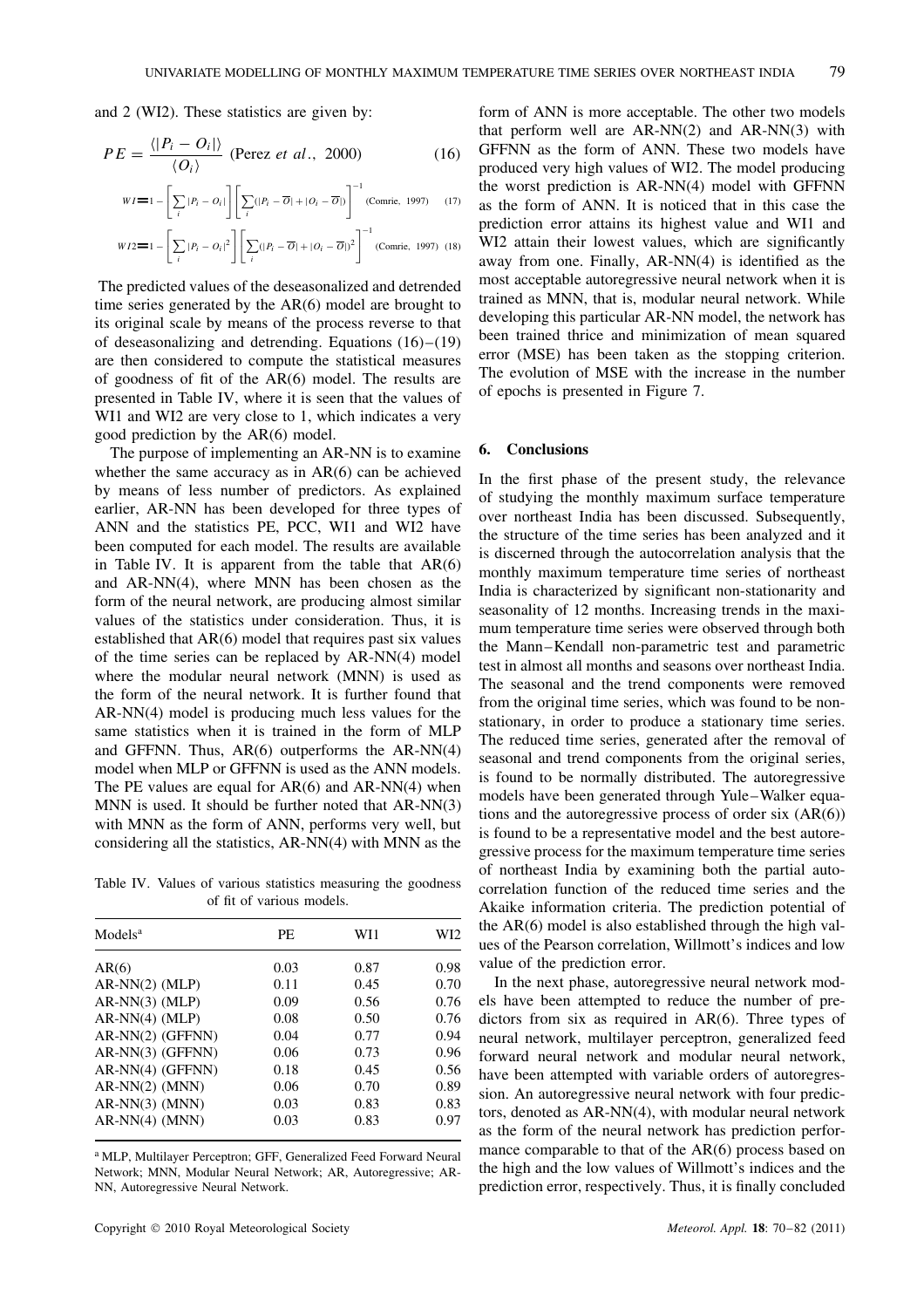

Figure 7. The evolution of MSE with the increase in the number of epochs in the case of AR-NN(4).

that implementation of a modular neural network in the autoregressive structure potentially reduce the number of predictors from six to four and predict the monthly maximum temperature over the northeastern region of India. In the present paper, the maximum temperature time series has been univariately modelled using artificial neural network as well as the autoregressive approach. A similar univariate approach can be used, for further future study in the field of applied hydrology or meteorology, to scrutinize the time series of monsoon rainfall over different regions of India and India as a whole.

### **Acknowledgement**

The authors are grateful to the anonymous reviewers for their critical review, which helped in improving the quality of the paper.

### **References**

- Barnett TP, Preisendorfer R. 1987. Origins and levels of monthly and seasonal forecast skill for United States surface air temperatures determined by canonical correlation analysis. *Monthly Weather Review* **115**: 1825–1850.
- Besse PC, Cardot H, Stephenson DB. 2000. Autoregressive forecasting of some functional climatic variations. *Scandinavian Journal of Statistics* **27**: 673–687.
- Bouzerdoum A, Mueller R. 2003. *Genetic and Evolutionary Computation – GECCO 2003*. Springer: Berlin, and Heidelberg, Germany.
- Box GEP, Jenkins GM, Reinsel GC. 2007. *Time Series Analysis: Forecasting and Control*, 3rd edn. Dorling Kindersley (India) Pvt. Ltd.: New Delhi, India.
- Calvo JC, Gregory JD. 1994. Predicting monthly and annual air temperature characteristics in North Carolina. *Journal of Applied Meteorology* **33**: 490–499.
- Ceschia M, Linussio A, Micheletti S. 1994. Trend analysis of mean monthly maximum and minimum surface temperatures of the 1951–1990 period in Friuli-Venezia Giulia. *Il Nuovo Cimento* **17**: 511–521.
- Chattopadhyay S. 2007. Feed forward Artificial Neural Network model to predict the average summer-monsoon rainfall in India. *Acta Geophysica* **55**: 369–382.
- Chattopadhyay S, Chattopadhyay G. 2008. Comparative study among different neural net learning algorithms applied to rainfall time series. *Meteorological Applications* **15**: 273–280.
- Chattopadhyay G, Chattopadhyay S. 2009a. Predicting daily total ozone over Kolkata, India: skill assessment of different neural network models. *Meteorological Applications* **16**: 179–190.
- Chattopadhyay G, Chattopadhyay S. 2009b. Autoregressive forecast of monthly total ozone concentration: A neurocomputing approach. *Computers and Geosciences* **35**: 1925–1932.
- Chattopadhyay S, Jain R, Chattopadhyay G. 2009. Estimating potential evapotranspiration from limited weather data over Gangetic West Bengal, India: a neurocomputing approach. *Meteorological Applications* **16**: 403–411.
- Chaudhuri S, Chattopadhyay S. 2001. Measure of CINE-a relevant parameter for forecasting pre-monsoon thunderstorms over GWB. *Mausam* **52**: 679–684.
- Chaudhuri S, Chattopadhyay S. 2005. Neuro-computing based short range prediction of some meteorological parameters during the premonsoon season. *Soft Computing* **9**: 349–354.
- Chou C-M. 2007. Efficient nonlinear modeling of rainfall-runoff process using wavelet compression. *Journal of Hydrology* **332**:  $442 - 455$ .
- Colman AW, Davey MK. 2003. Statistical prediction of global seasurface temperature anomalies. *International Journal of Climatology* **23**: 1677–1697.
- Comrie AC. 1997. Comparing neural networks and regression models for Ozone forecasting. *Journal of Air and Waste Management Association* **47**: 653–663.
- Cracknell AP, Varotsos CA. 2007. The IPCC fourth assessment report and the fiftieth anniversary of Sputnik. *Environmental Science and Pollution Research* **14**: 384–387.
- Das PJ. 2004. Rainfall regime of northeast India: a hydrometeorological study with special emphasis on the Brahmaputra basin, Unpublished PhD thesis, Gauhati University, Assam, India.
- Das PJ, Goswami DC. 2003. Long-term variability of rainfall over northeast India. *Indian Journal of Landscape Systems and Ecological Studies* **26**(1): 1–20.
- Davies TD, Milionis AE. 1994. Box-Jenkins univariate modelling for climatological time series analysis: an application to the monthly activity of temperature inversions. *International Journal of Climatology* **14**: 569–579.
- Delleur JW, Kavvas ML. 1978. Stochastic models for monthly rainfall forecasting and synthetic generation. *Journal of Applied Meteorology* **17**: 1528–1536.
- Domonkos P, Kysel JY, Piotrowicz K, Petrovic P, Likso T. 2003. Variability of extreme temperature events in South–central Europe during the 20<sup>th</sup> century and its Relationship with large-scale circulation. *International Journal of Climatology* **23**: 978–1010.
- Dorffner G. 1996. Neural network for time series processing. *Neural Network World* **6**: 447–468.
- El-Fandy MG, Ashour ZH, Taiel SMM. 1994. Time series models adoptable for forecasting Nile floods and Ethiopian rainfalls. *Bulletin of the American Meteorological Society* **75**: 83–94.
- Elliott WP, Angell JK. 1987. The relation between Indian monsoon rainfall, the southern oscillation, and hemispheric air and sea temperature: 1884–1984. *Journal of Climate and Applied Meteorology* **26**: 943–948.
- Frias MD, Fernandez J, Saenz J, Rodriguez-Puebla C. 2005. Operational predictability of monthly average maximum temperature over the Iberian Peninsula using DEMETER simulations and downscaling. *Tellus* **57A**: 448–463.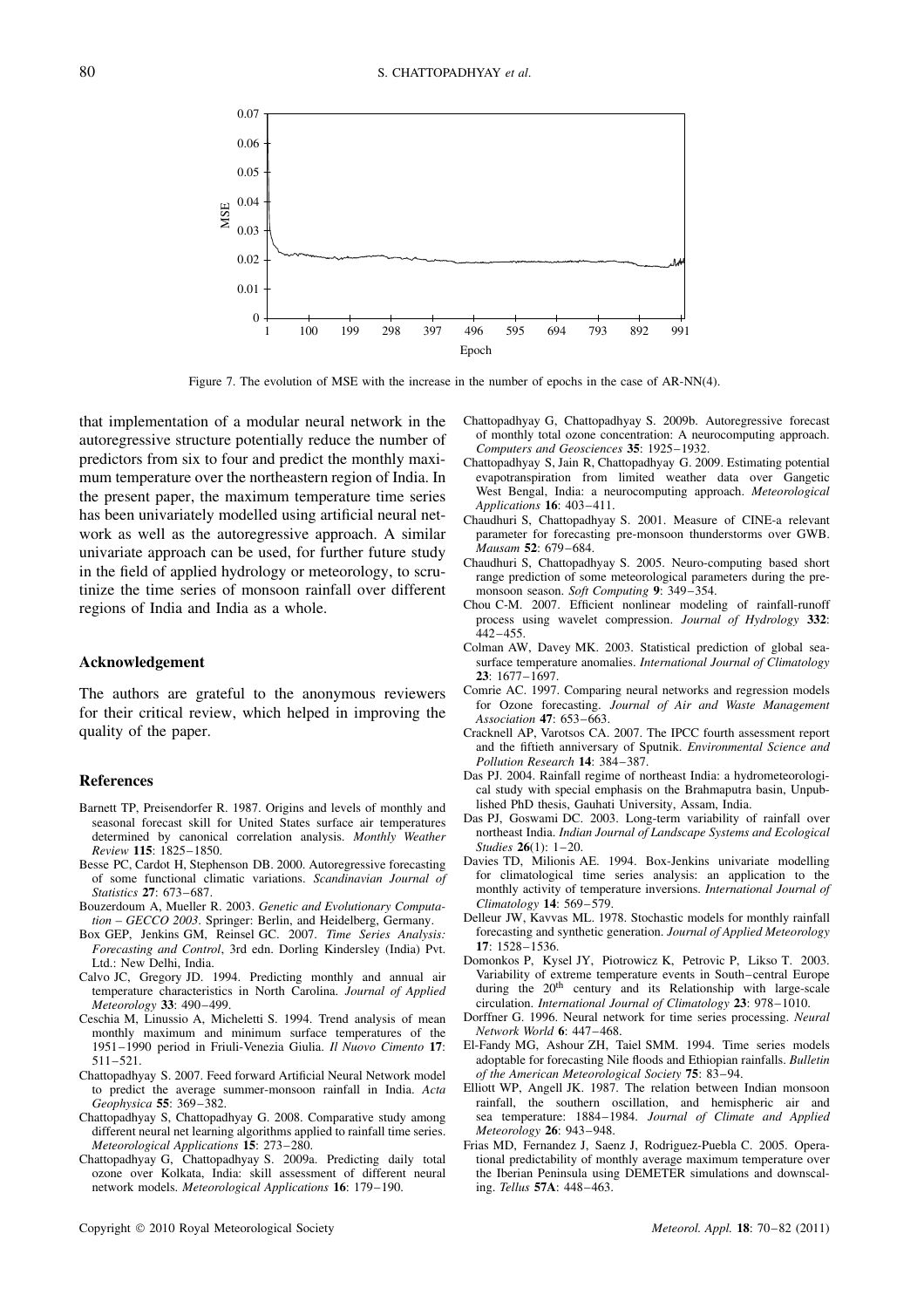- Gardner MW, Dorling SR. 1998. Artificial neural networks (the multilayer perceptron)-a review of applications in the atmospheric sciences. *Atmospheric Environment* **32**: 2627–2636.
- Ghosh Hajra N, Kumar R. 1999. Seasonal variation in photosynthesis and productivity of young tea. *Experimental Agriculture* **35**: 71–85.
- Gilbert CG. 1953. An aid for forecasting the minimum temperature at Denver, Colo. *Monthly Weather Review* **81**: 233–245.
- Goon AM, Gupta MK, Dasgupta B. 1994. *Fundamentals of Statistics*, Vol. 2. The World Press Private Limited: Kolkata, India.
- Griffiths GM, Chambers LE, Haylock MR, Manton CMJ, Nicholls N, Beak BH, Choi DY, Della-Marta PM, Gosai FA, Iga AN, Lata GR, Laurent HV, Maitrepierre IL, Nakamigawa JH, Ouprasitwong KN, Solofa LD, Tahani ML, Thuy NDT, Tibig OL, Trewin PB, Vediapanq BK, Zhir P. 2005. Change in mean temperature as a predictor of extreme temperature change in the Asia–pacific region. *International Journal of Climatology* **25**: 1301–1330.
- Hanssen-Bauer I, Førland EJ. 1998. Long-term trends in precipitation and temperature in the Norwegian Arctic: can they be explained by changes in atmospheric circulation patterns? *Climate Research* **10**: 143–153.
- Hingane LS, Kumar KR, Murty BVR. 1985. Long term trends of surface air temperature in India. *International Journal of Climatology* **5**: 521–528.
- Hirsch RM, Alexander RB, Smith RA. 1991. Selection of methods for the detection and estimation of trends in water quality. *Water Resources Research* **27**: 803–814.
- Hsieh WW, Tang B. 1998. Applying neural network models to prediction and data analysis in meteorology and oceanography. *Bulletin of American Meteorological Society* **79**: 1855–1870.
- Hussain M. 1984. Estimation of global and diffuse irradiation from sunshine duration and atmospheric water vapour content. *Solar Energy* **33**: 217–20.
- Intergovernmental Panel on Climate Change (IPCC). 2007. In *Climate Change 2007: Mitigation of Climate Change*, Metz B, Davidson O, Bosch P, Dave R, Meyer L (eds). Cambridge University Press: New York, NY.
- Jhajharia D, Shrivastava SK, Sarkar D, Sarkar S. 2009. Temporal characteristics of pan evaporation trends under the humid conditions of northeast India. *Agricultural and Forest Meteorology* **149**: 763–770.
- Kamarthi SV, Pittner S. 1999. Accelerating neural network training using weight extrapolations. *Neural Networks* **12**: 1285–1299.
- Kangieser PC. 1959. Forecasting minimum temperatures on clear winter nights in an arid region. *Monthly Weather Review* **87**: 19–28.
- Khan S, Ganguly AR, Saigal S. 2005. Detection and predictive modeling of chaos in finite hydrological time series. *Nonlinear Processes in Geophysics* **12**: 41–53.
- Klein WH, Lewis F. 1970. Computer forecasts of maximum and minimum temperatures. *Journal of Applied Meteorology* **9**: 350–359.
- Klein WH, Lewis F, Hammons GA. 1971. Recent developments in automated max/min temperature forecasting. *Journal of Applied Meteorology* **10**: 916–920.
- Klein WH, Marshall F. 1973. Screening improved predictors for automated max/min temperature forecasting. *Preprints of 3rd Conference on Probability and Statistics*. American Meteorological Society: Boulder, CO; 36–43.
- Koscielny AJ, Duchon CE. 1984. Autoregressive modelling of the tropical stratospheric quasi-biennial oscillation. *International Journal of Climatology* **4**: 347–363.
- Kothawale DR, Rupa Kumar K. 2005. On the recent changes in surface temperature trends over India. *Geophysical Research Letters* **32**: L18714.
- Kumar KK, Kumar KR, Pant GB. 1997. Pre-monsoon maximum and minimum temperatures over India in relation to the summer monsoon rainfall. *International Journal of Climatology* **17**: 1115–1127.
- Kumar KK, Rajagopalan B, Cane MA. 1999. On the weakening relationship between the Indian Monsoon and ENSO. *Science* **284**: 2156–2159.
- Leite SM, Peixoto JP. 1996. The autoregressive model of climatological time series: an application to the longest time series in Portugal. *International Journal of Climatology* **16**: 1165–1173.
- Lettenmaier DP, Wood EF, Wallis JR. 1994. Hydro-climatological trends in the continental United States, 1948–1988. *Journal of Climate* **7**: 586–607.
- Lianchun S, Cannon AJ, Whitfield PH. 2007. Changes in seasonal patterns of temperature and precipitation in China during 1971–2000. *Advances in Atmospheric Sciences* **24**: 459–473.
- Ludlam F. 1980. *Clouds and Storms*. Pennsylvania State University Press: Pennsylvania.
- Luterbacher J, Dietrich D, Xoplaki E, Grosjean M, Wanner H. 2004. European seasonal and annual temperature variability, trends, and extremes since 1500. *Science* **303**: 1499–1503.
- Maier HR, Dandy GC. 2000. Neural networks for the prediction and forecasting of water resources variables: a review of modelling issues and applications. *Environmental Modelling and Software* **15**: 101–124.
- Mandal M, Mohanty UC, Sinha P, Ali MM. 2007. Impact of sea surface temperature in modulating movement and intensity of tropical cyclones. *Natural Hazards* **41**: 413–427.
- Mantis HT, Dickey WW. 1945. Objective methods of forecasting the daily minimum and maximum temperature. Report Number 4, U.S. Army Air Force, Weather Station, New York University.
- Massie DR, Rose MA. 1997. Predicting daily maximum temperatures using linear regression and Eta Geopotential thickness forecasts. *Weather and Forecasting* **12**: 799–807.
- Mearns LO, Katz RW, Schneider SH. 1984. Extreme high-temperature events: changes in their probabilities with changes in mean temperature. *Journal of Applied Meteorology* **23**: 1601–1613.
- Meehl GA, Karl T, Easterling DR, Changnon S, Pielke R Jr, Changnon D, Evans J, Groisman PY, Knutson TR, Kunkel KE, Mearns LO, Parmesan C, Pulwarty R, Root T, Sylves RT, Whetton P, Zwiers F. 2000. An introduction to trends in extreme weather and climate events: observations, socio-economic impacts, terrestrial ecological impacts, and model projections. *Bulletin of the American Meteorological Society* **81**(3): 413–416.
- Melin P, Castillo O. 2005. *Hybrid Intelligent Systems for Pattern Recognition Using Soft Computing: An Evolutionary Approach for Neural Networks and Fuzzy Systems (Studies in Fuzziness and Soft Computing)*. Springer-Verlag, New York, Inc.: Secaucus, NJ.
- Mirza MMQ, Warrick RA, Ericksen NJ, Kenny GJ. 1998. Trends and persistence in precipitation in the Ganges, Brahmaputra and Meghna basins in South Asia. *Hydrological Sciences Journal* **43**: 845–858.
- Namias J. 1948. Evolution of monthly mean circulation and weather patterns. *Transactions of American Geophysics* **U29**: 777–788.
- Onate JJ, Pou A. 1996. Temperature variations in Spain since 1901: A preliminary analysis. *International Journal of Climatology* **16**: 805–815.
- Onoz B, Bayazit M. 2003. The power of statistical tests for trend detection. *Turkish Journal of Engineering and Environmental Science* **27**: 247–251.
- Ortín S, Gutiérrez JM, Pesquera L, Vasquez H. 2005. Nonlinear dynamics extraction for time-delay systems using modular neural networks synchronization and prediction. *Physica A* **351**: 133–141.
- Pant GB, Rupa Kumar K. 1997. *Climates of South Asia*. John Wiley and Sons: New York, NY; 320.
- Pattanaik DR. 2007. Variability of convective activity over the North Indian Ocean and its associations with monsoon rainfall over India. *Pure and Applied Geophysics* **164**: 1527–1545.
- Perez P, Trier A, Reyes J. 2000. Prediction of  $PM_{2.5}$  concentrations several hours in advance using neural networks in Santiago, Chile. *Atmospheric Environment* **34**: 1189–1196.
- Peterson RE, Mehta KC. 1995. Tornadoes of the Indian subcontinent. Paper presented at *9th International Conference on Wind Engineering, International Association of Wind Engineering*, New Delhi, Indiaxs.
- Rehman S, Husain T, Halawani TO. 1990. Application of onedimensional planetary boundary layer model to the regional transport of pollutants – a case study. *Atmospheric Research* **25**: 521–38.
- Said SAM. 1992. Degree-day base temperature for residential building energy prediction in Saudi Arabia. *ASHRAE Transactions* **98**: 346–53.
- Sarkar D. 1995. Methods to speed up error back-propagation learning algorithm. *ACM Computing Surveys* **27**: 519–544.
- Shrestha AB, Wake CP, Mayewski PA, Dibb JE. 1999. Maximum temperature trends in the Himalaya and its vicinity: an analysis based on temperature records from Nepal for the period 1971–1994. *Journal of Climate* **12**: 2775–2786.
- Sivakumar B. 2005. Chaos in rainfall: variability, temporal scale and zeros. *Journal of Hydroinformatics* **7**: 175–184.
- Snell SE, Gopal S, Kaufmann RK. 2000. Spatial interpolation of surface air temperatures using artificial neural networks: evaluating their use for downscaling GCMs. *Journal of Climate* **13**: 886–895.
- Spreen WC. 1956. Empirically determined distributions of hourly temperatures. *Journal of Atmospheric Sciences* **13**: 351–355.
- Storch HV, Zwiers FW. 1999. *Statistical Analysis in Climate Research*. Cambridge University Press: Cambridge, UK.
- Tang B, Hsieh WW, Monahan AH, Tangang FT. 2000. Skill comparisons between neural networks and canonical correlation analysis in